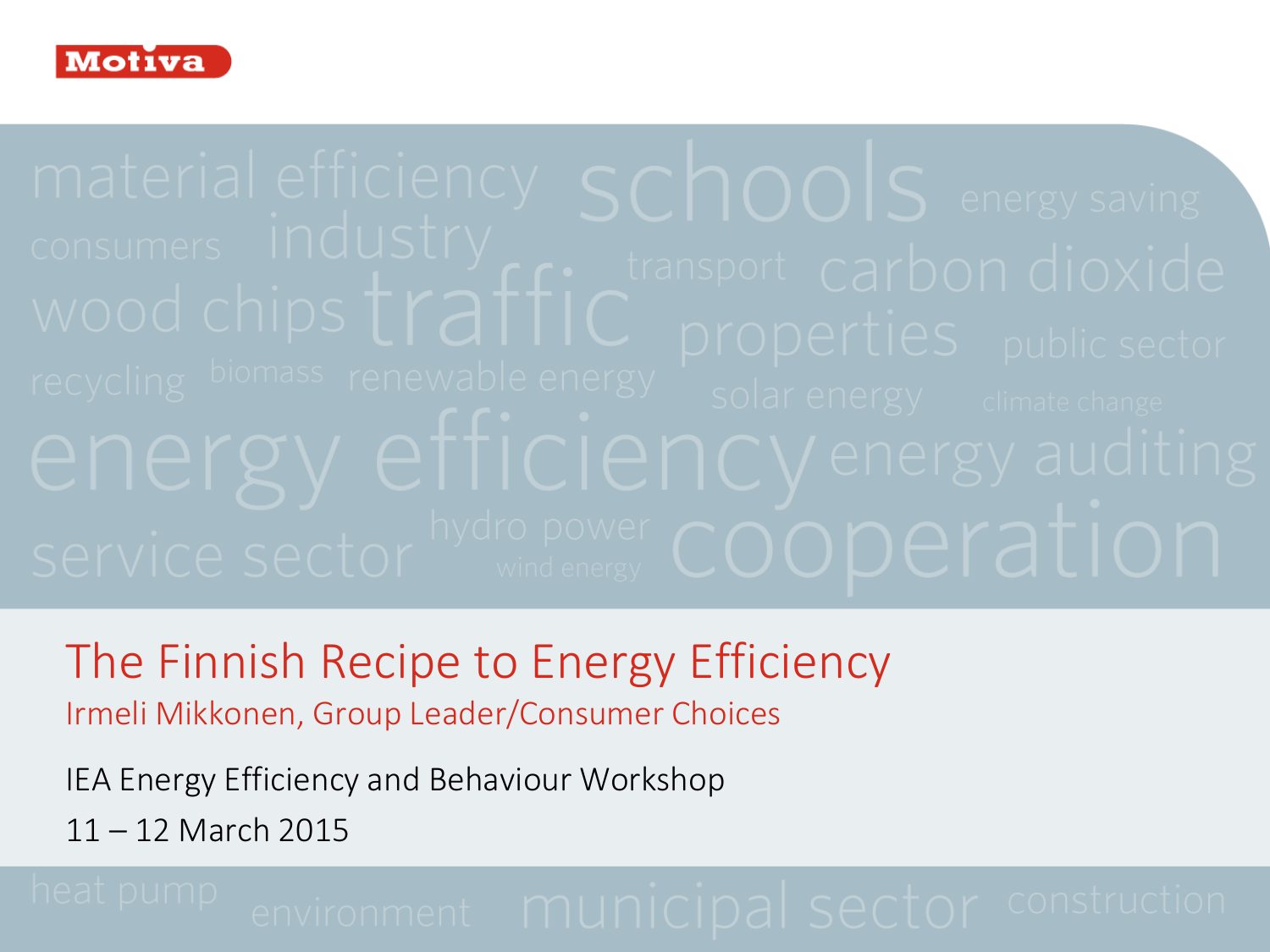### Energy efficiency stakeholders



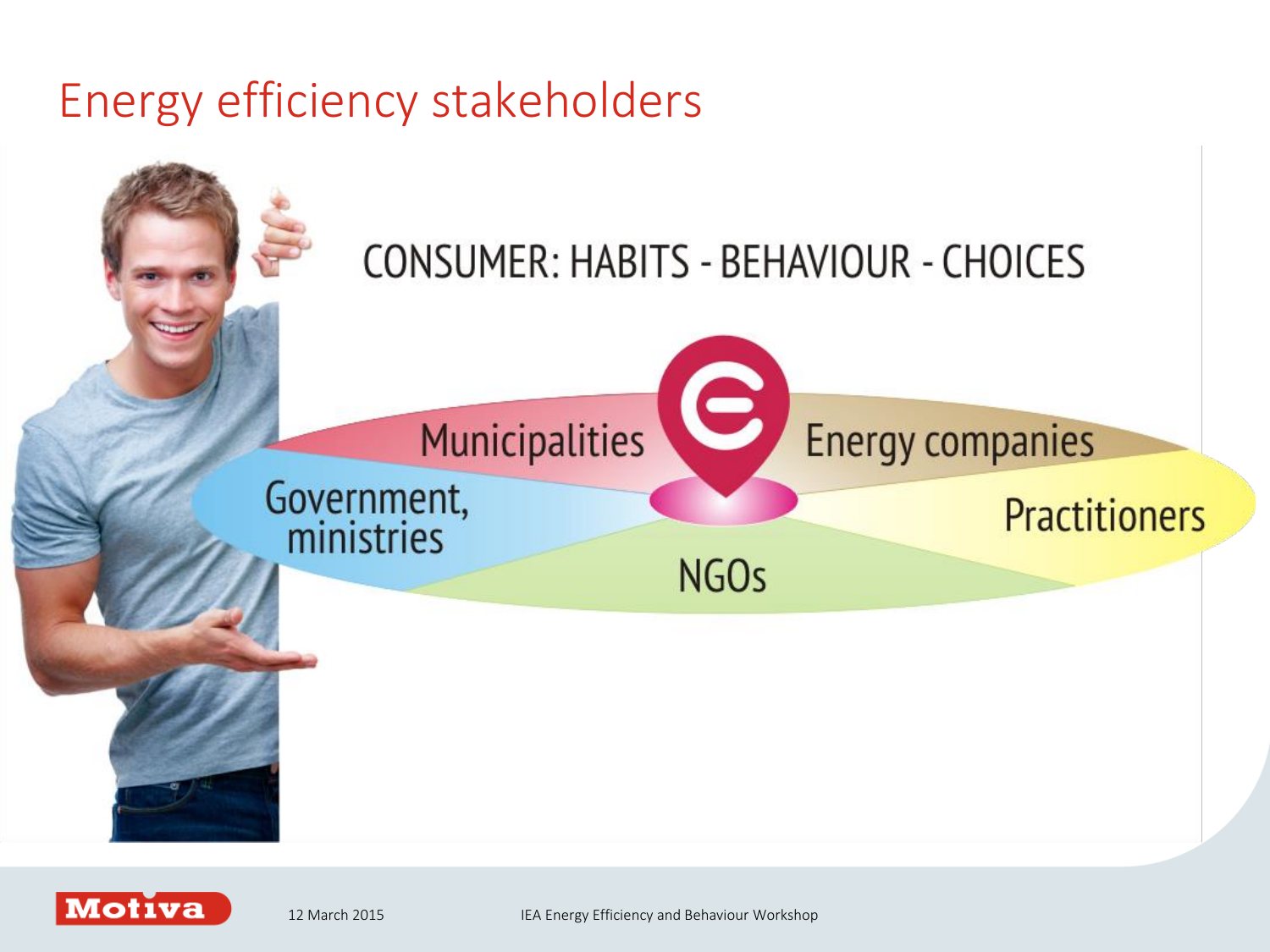## Stakeholder cooperation in all levels

- Collaboration of ministries
	- Ministerial working groups
	- Climate communication group
- Consultation of different stakeholder groups in strategy development and implementation
- Joint projects of companies and organisations
- Networking
- Campaigning



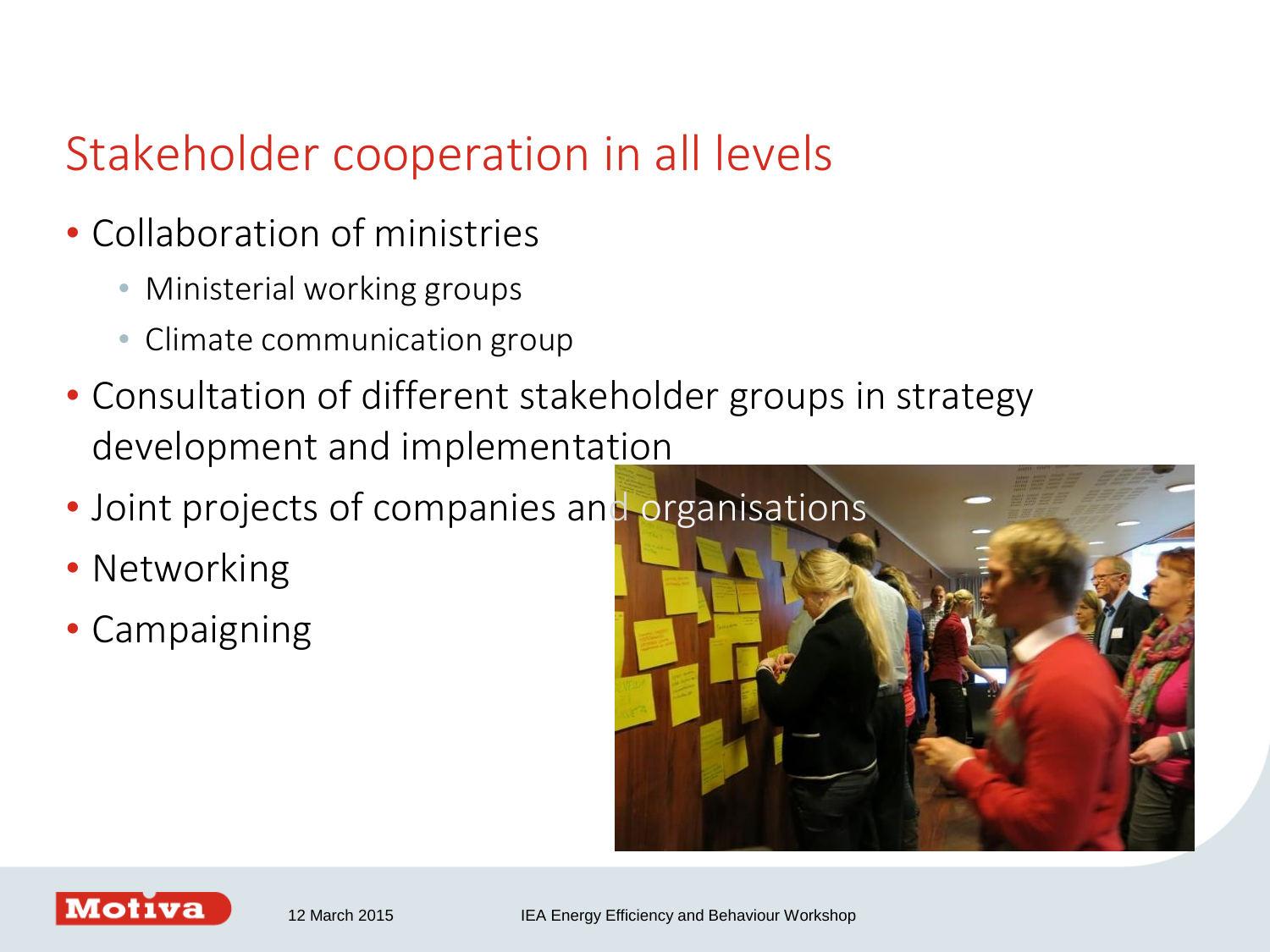

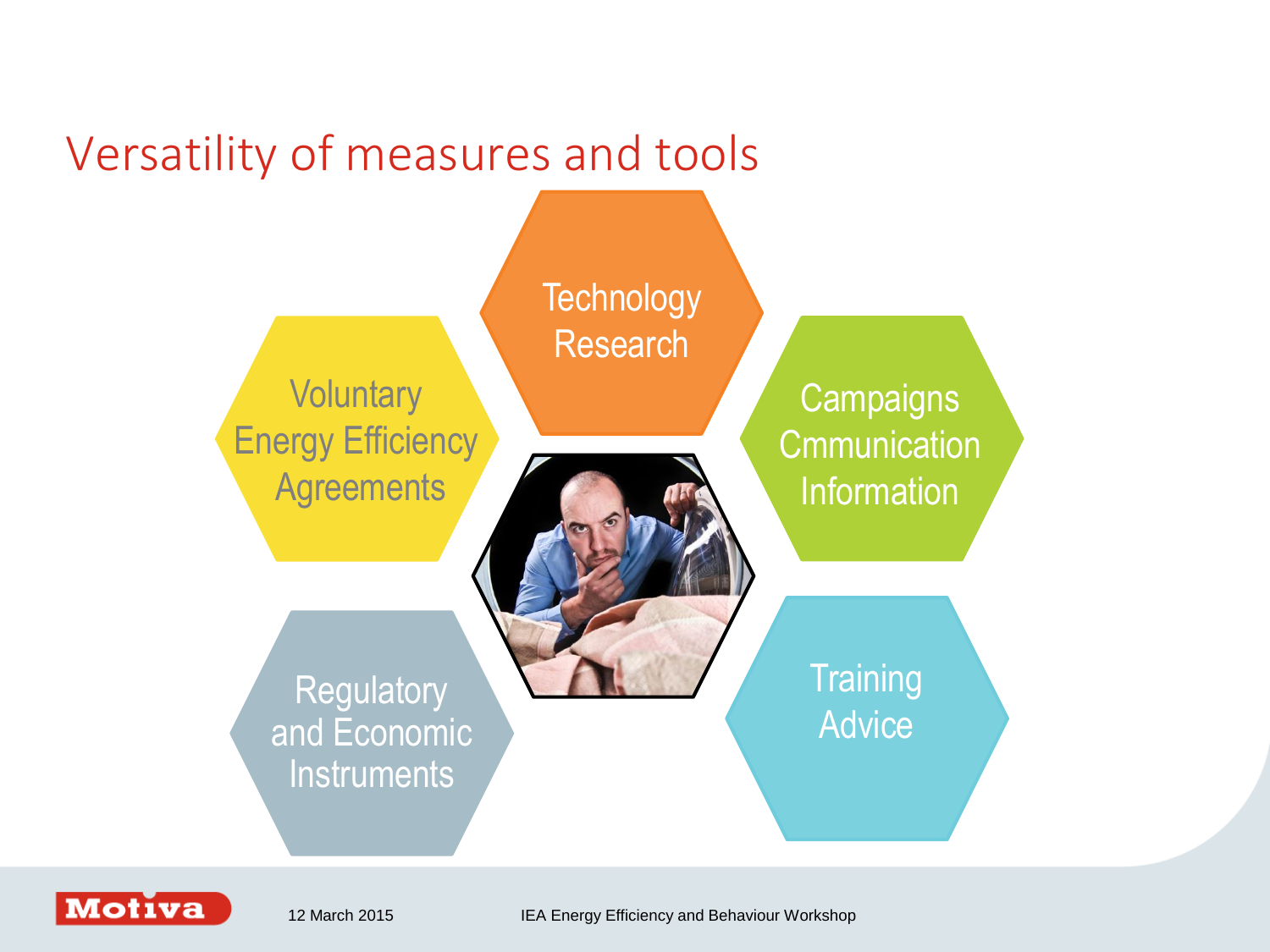### Tools, advisory services, campaigns…



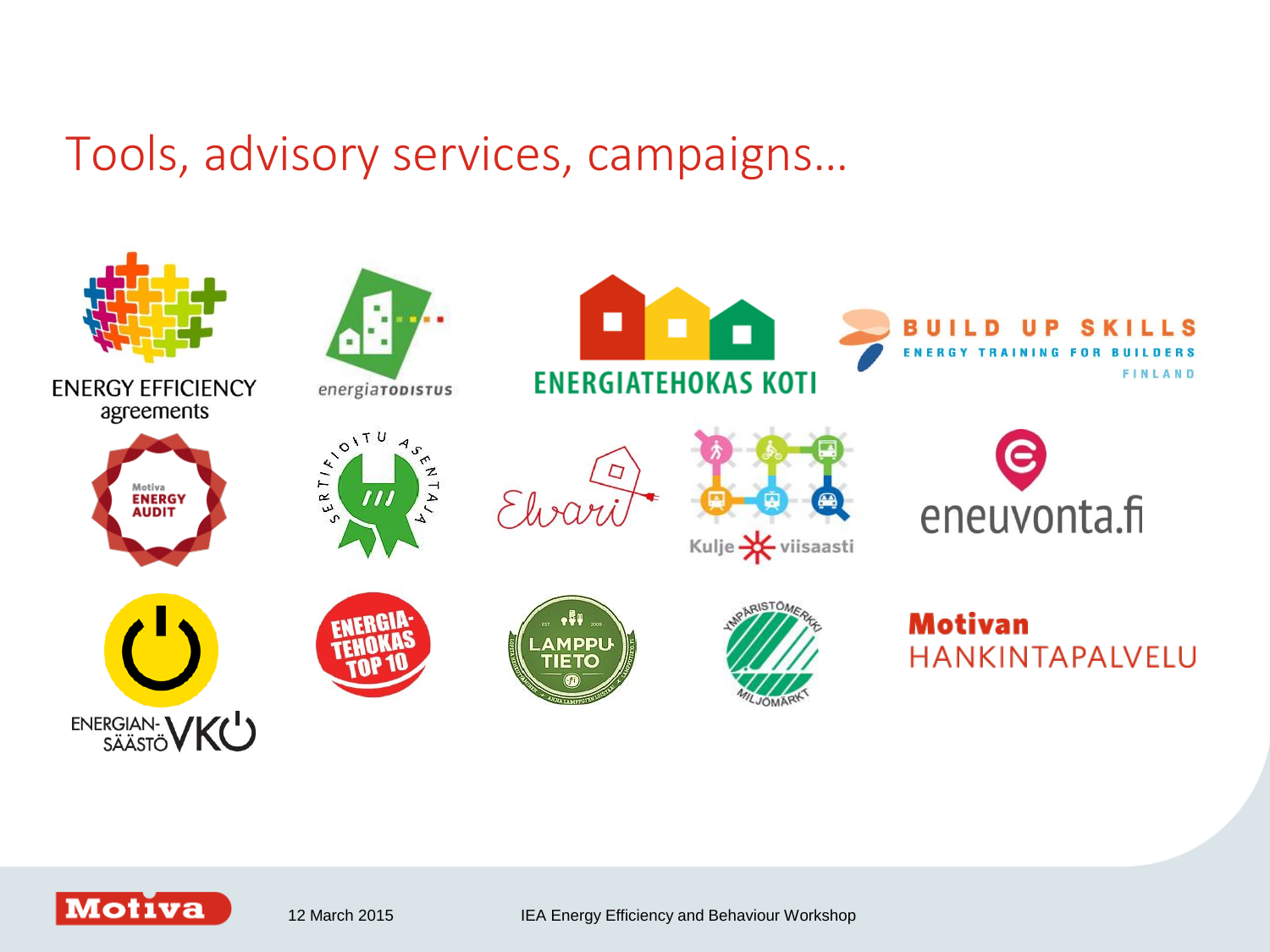# Repetition, repetition, repetition

- New and evolving consumers in new situations
- Changes in consumers lives
- New policies, regulations
- New technology, appliances
- Annual campaigns
	- Energy Awareness Week
	- Mobility Week
- Seasonal communication
	- Heating and cooling seasons
	- Electricity use peak seasons
	- Lighting by season and reason
	- Reminding drivers to prepare for winter season
- Sustainable energy use Should it be a civics skill?



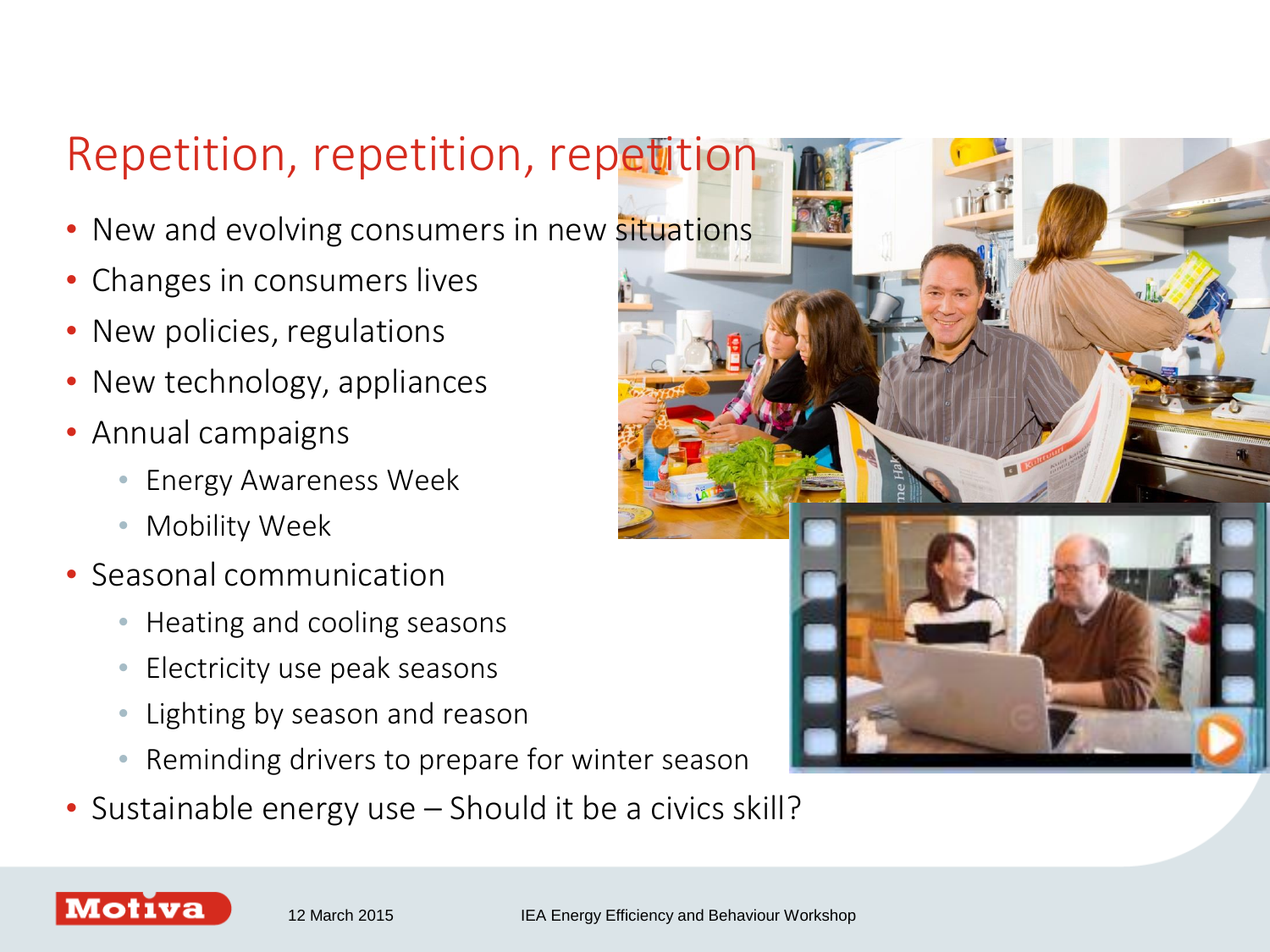# Finnish Recipe to Energy efficiency

Mix



Add ingredients if needed. Let simmer. Serve.